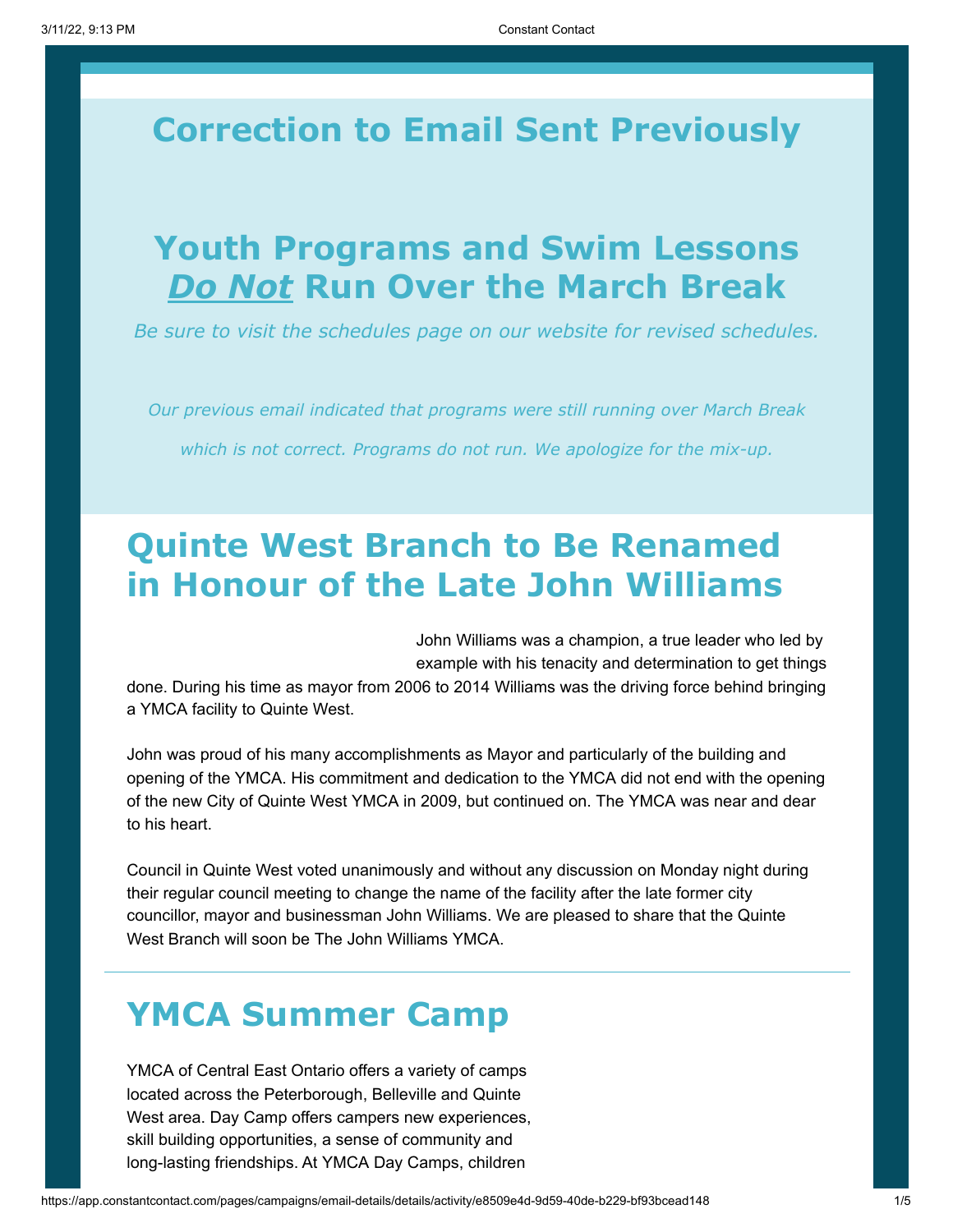have the opportunity to thrive in a positive, safe environment.

**Online registration opens Monday, March 14th.** For details on age groups, locations, cost, etc. please click the button below.

**[Summer Camp Info](https://ymcaofceo.ca/camp/)**

## **Join the YMCA Board of Directors**

YMCA Board Members serve as policy volunteers and act as stewards on behalf of the YMCA. Members serve 3 year terms. Board meetings occur 6-8 times per year. All Board Members will be required to join one of five Board Committees: Audit, Finance & Investment, Governance & Nominating, Capital Facility Development, Financial Development or Diversity and Social Inclusion.

Successful candidates must have a commitment to provide guidance, based on a policy governance model structure, to the CEO. Learn more about this opportunity <u>[here](https://ymcaofceo.ca/wp-content/uploads/2022/03/Board-Recruitment-Ad-2022-1.pdf)</u>.

## **Change to Mask Rules Effective March 21, 2022**

As of March 21, 2022 masks will no longer be mandatory in our YMCA Branches.

Staff and members can make a personal choice and continue to wear masks if they so desire. We expect that everyone will be respectful of each other surrounding personal choices.

We look forward to building caring, respectful relationships with one another again.

We have been through so much the past two years that has negatively impacted both our physical and mental health and strained relationships. It is time for us to come together as a YMCA community, as a YMCA Family and there is a real need for positive acts of kindness, consideration and understanding towards each other.

We ask that whenever and wherever possible, members maintain physical distancing as a demonstration of caring and courtesy to your fellow members and staff.

Thank you for your cooperation while masks are still required up to March 20th, 2022.

### **BE KIND ~ BE CONSIDERATE ~ BE UNDERSTANDING**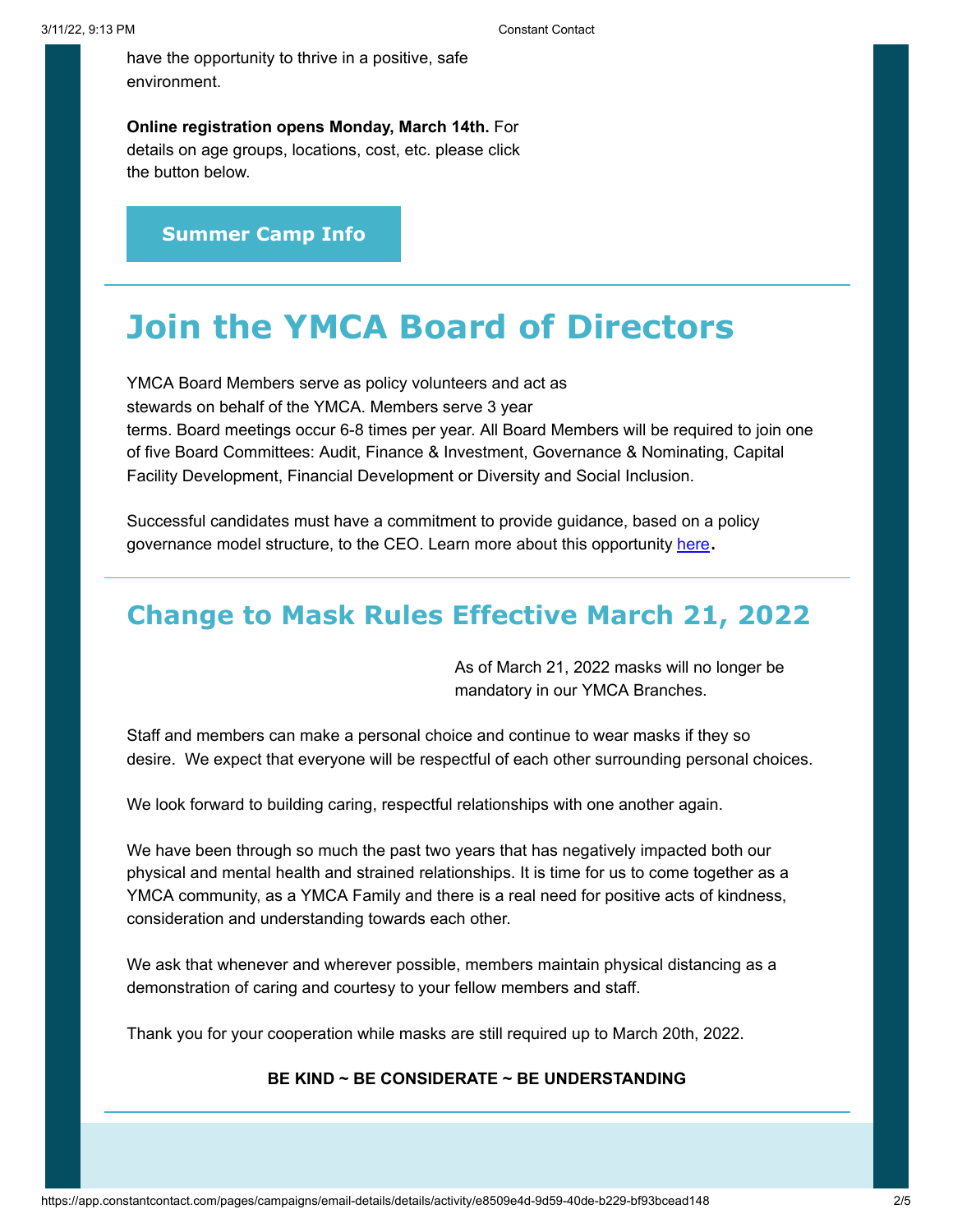# **Youth Programs and Swim Lessons Do Not Run Over the March Break**

*Be sure to visit the schedules page on our website for revised schedules.*

## **YMCA of Peterborough Employment Services**

Have an interview coming up but money is a little tight? Here at YMCA Employment Services we can provide you with FREE hygiene products, laundry vouchers, detergent, and dryer sheets so that you are ready to shine in your interview! Want to know more? Give us a call at 705.748.4070 or email *[findwork@ceo.ymca.ca](mailto:findwork@ceo.ymca.ca)* today. It starts here.

[Click here](https://ymcaofceo.ca/employment-services/for-job-seekers/weekly-job-list/) to view the current list of jobs from YMCA of Peterborough Employment Services.

## **Daylight Savings Time**

It's almost time to spring forward as daylight savings time begins on Sunday at 2am. Mornings will be darker, but we will enjoy more daylight in the evening.

It is also a good time to change batteries in your smoke detectors and carbon monoxide alarms. Check the expiry date and test every alarm to ensure they are in working order.

## **Grand Prize Draw Deadline**

### **is Tuesday at Midnight**

You can't win if you don't have your tickets! The grand prize draw for our 50/50 takes place next [week. Get your tickets before 11:59pm on Tuesday, March 15, 2022 for your chance to win. Click](https://www.ymcaceo5050.ca/) here to purchase.

Your ticket supports the Strong Communities Campaign, focused on raising much needed resources to improve and enrich the lives of thousands of children, adults, seniors and families. Thank you for your support.

## **Social Media Posts**

#### **Aquatics Updates**

Effective Monday March 14th, bookings will NOT be required for family swim, lane swim, or adult swim.